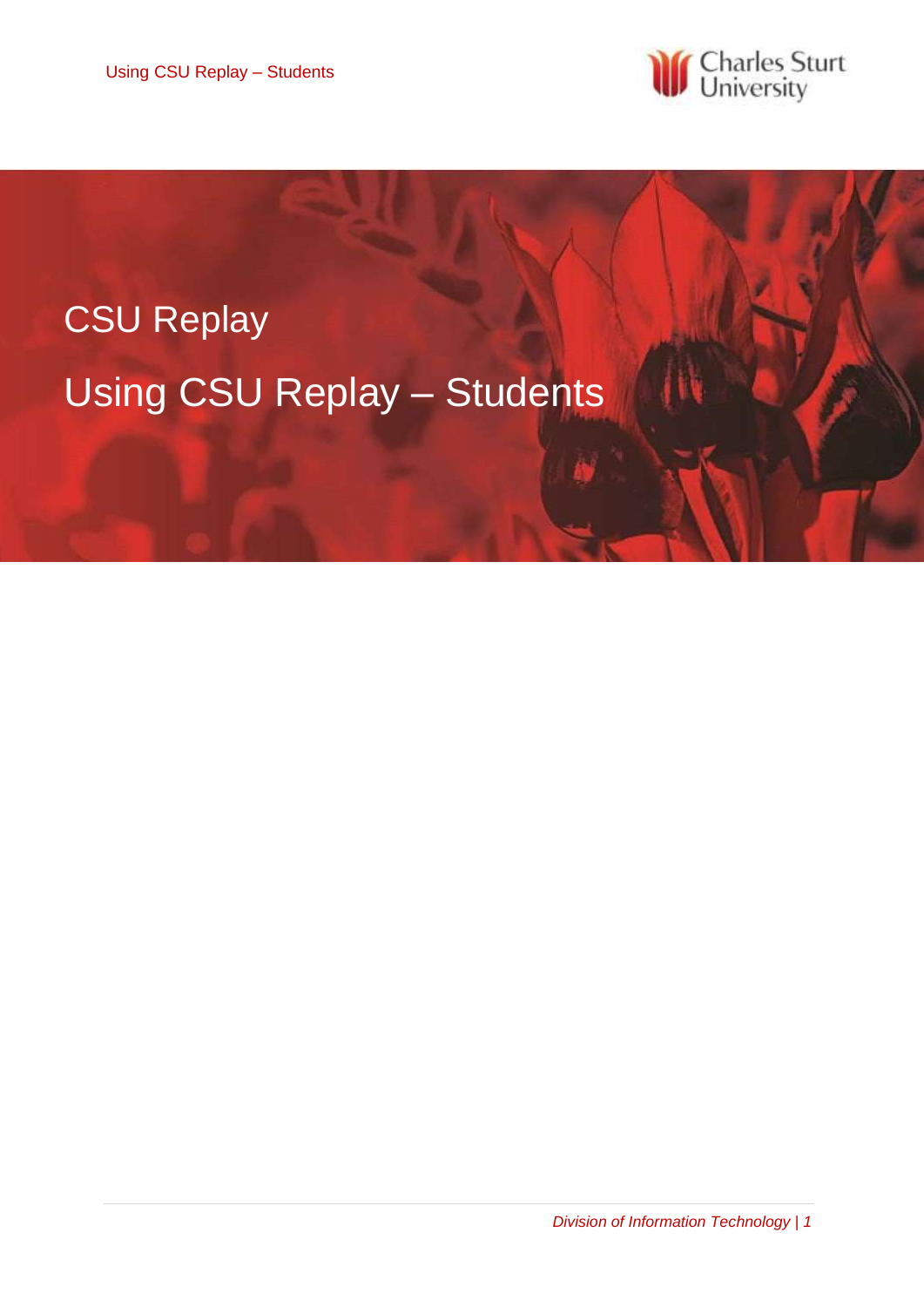## **Contents**

Document Control:

| Version | Author     | <b>Issue Date</b> | <b>Revisions</b> |
|---------|------------|-------------------|------------------|
| 0.1     | <b>SMS</b> | 20/9/2017         | <b>DRAFT</b>     |
| 1.0     |            |                   | FINAL APPROVED   |
| 1.1     | <b>JC</b>  | 17/9/2018         | Revised          |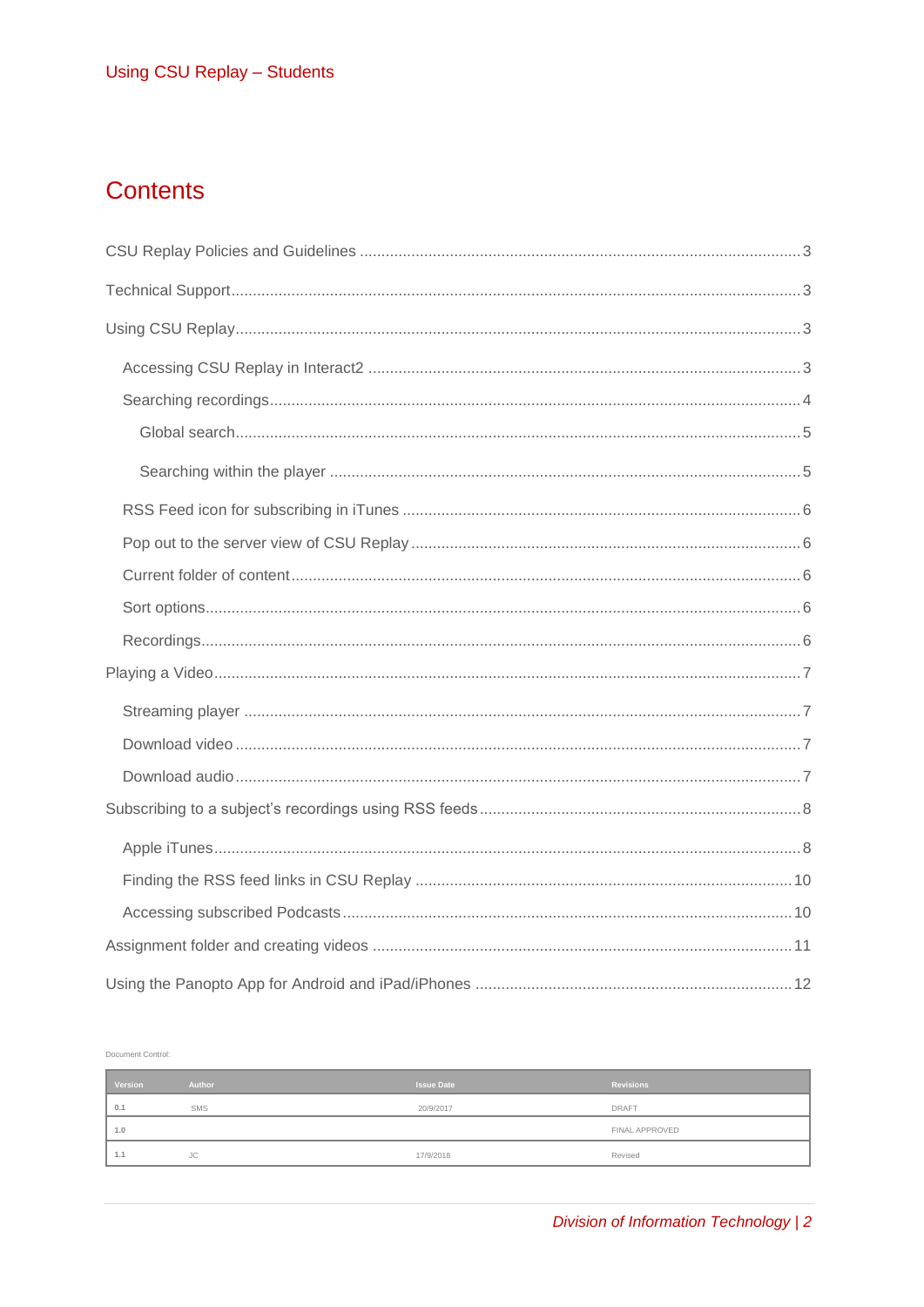## <span id="page-2-0"></span>CSU Replay Policies and Guidelines

It is your responsibility to be familiar with and adhere to all CSU Replay Policies and Guidelines including:

Records Management Policy – [CSU Replay Use and Management](https://policy.csu.edu.au/view.current.php?id=00313)

## <span id="page-2-1"></span>Technical Support

Contact Student Central for CSU Replay technical support. Details for Student Central are below.

<https://student.csu.edu.au/services-support/student-central>

# <span id="page-2-2"></span>Using CSU Replay

## <span id="page-2-3"></span>Accessing CSU Replay in Interact2



Log in to Interact2 at [https://interact2.csu.edu.au](https://interact2.csu.edu.au/) and navigate to the subject that you wish to watch the CSU Replay videos for.

Click on the CSU Replay link in the left hand menu of the Interact2 subject menu.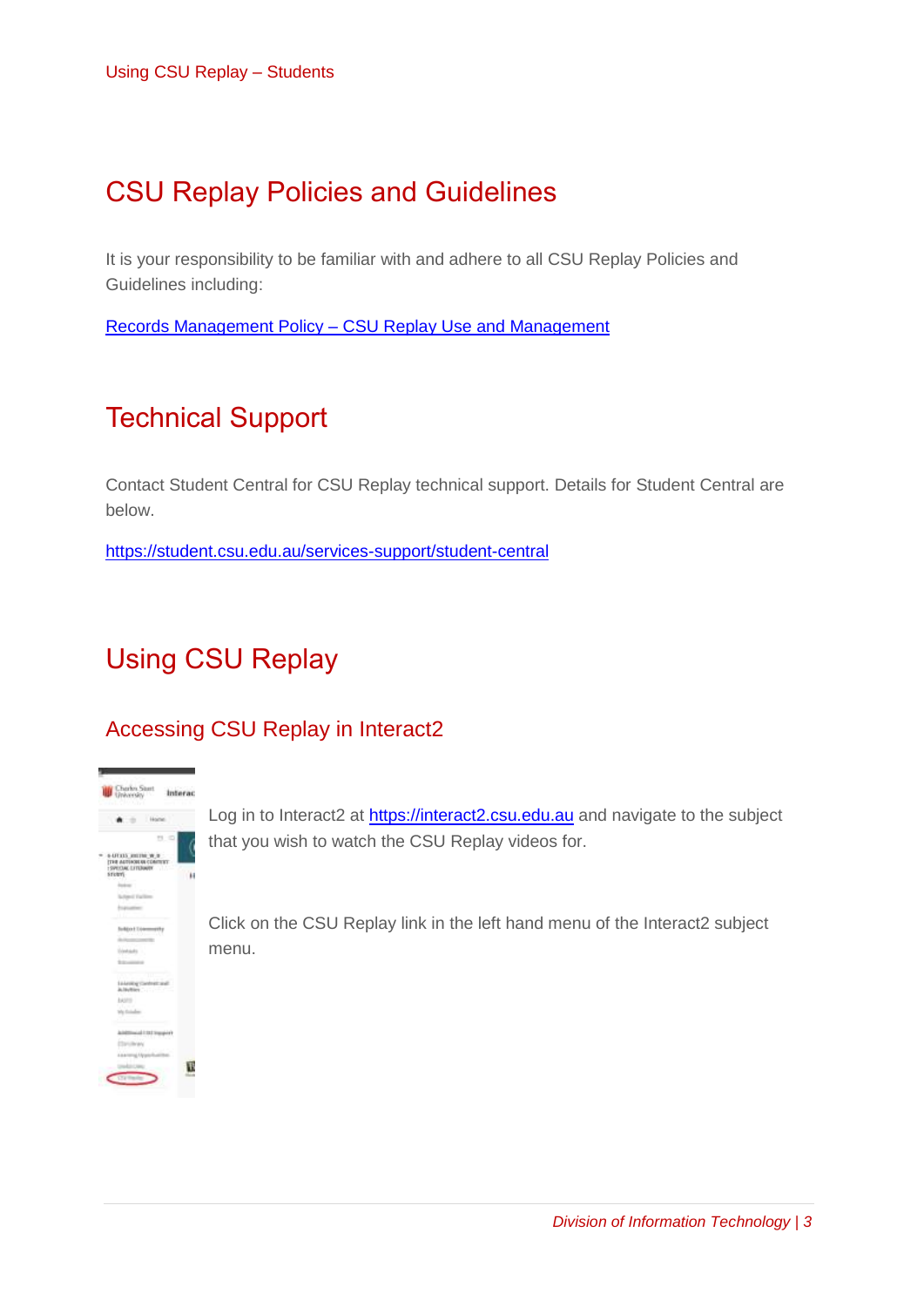The main body of the page will load the CSU Replay recordings for that class.

See below for descriptions of features:



- 1. Search function
- 2. RSS feed icon for subscribing in iTunes
- 3. Pop out to the server view of CSU Replay
- 4. Current folder of content
- 5. Sort options
- 6. Recordings
- 7. Assignment folder (if enabled by your instructor)
- 8. Create new recording

#### <span id="page-3-0"></span>Searching recordings

CSU Replay automatically gathers the text from slides that are displayed in the video by using OCR (Optical Character Recognition) across the slides, or from the audio of the recording using automatic speech to text, making this information searchable.

The notes that you take in the streaming player are also added to your search query.

There are two ways to search your recordings:

- 1. Using the global search
- 2. From within the streaming player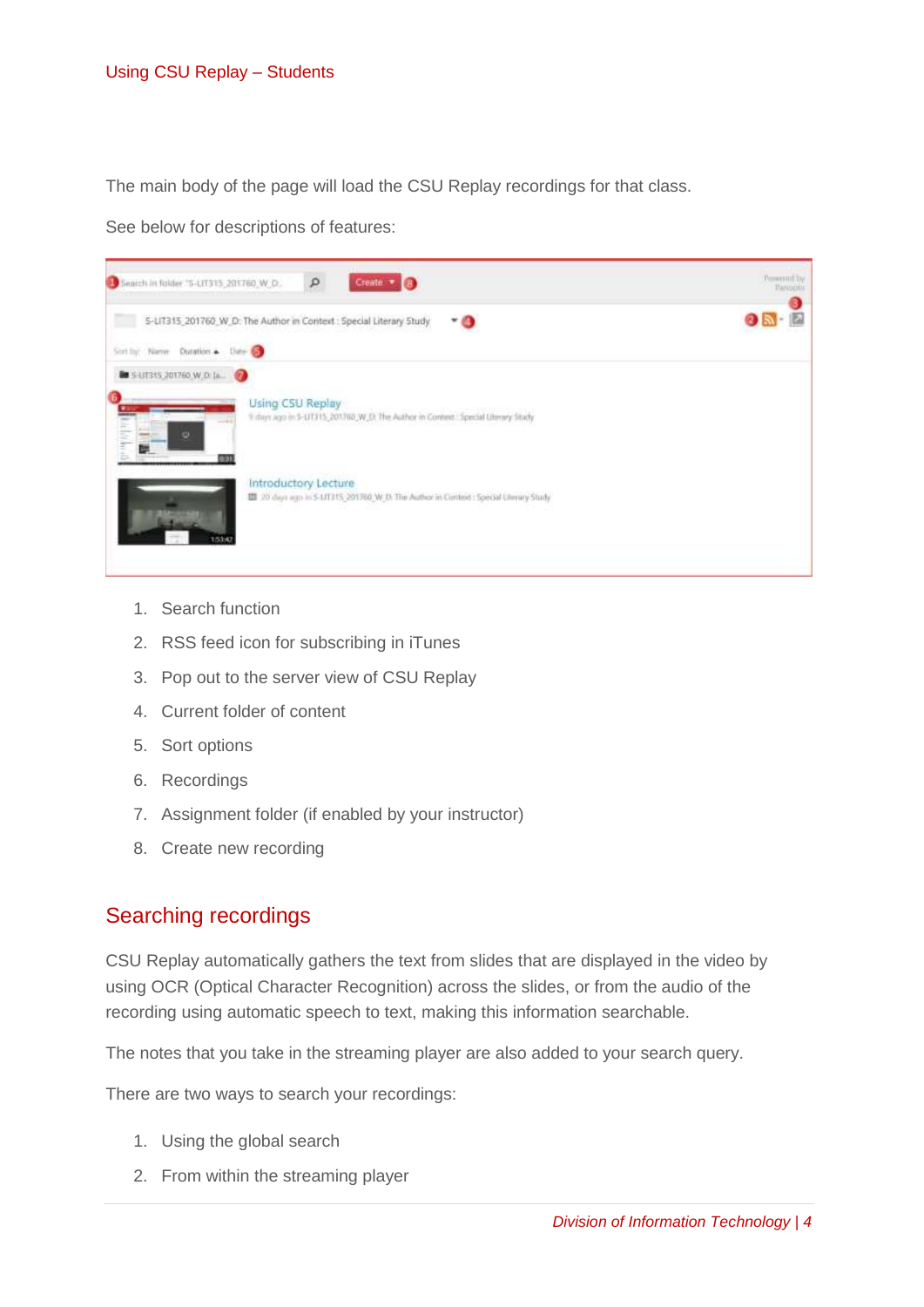### <span id="page-4-0"></span>Global search

The search bar along the top of the list of recordings searches globally throughout the listed recordings for the search terms that are either spoken OR written on the screen.

Clicking on a result launches the video at the point of the search term.



### <span id="page-4-1"></span>Searching within the player

This method uses the search function when watching a video. This searches the current video only, and displays the results in the left hand margin.

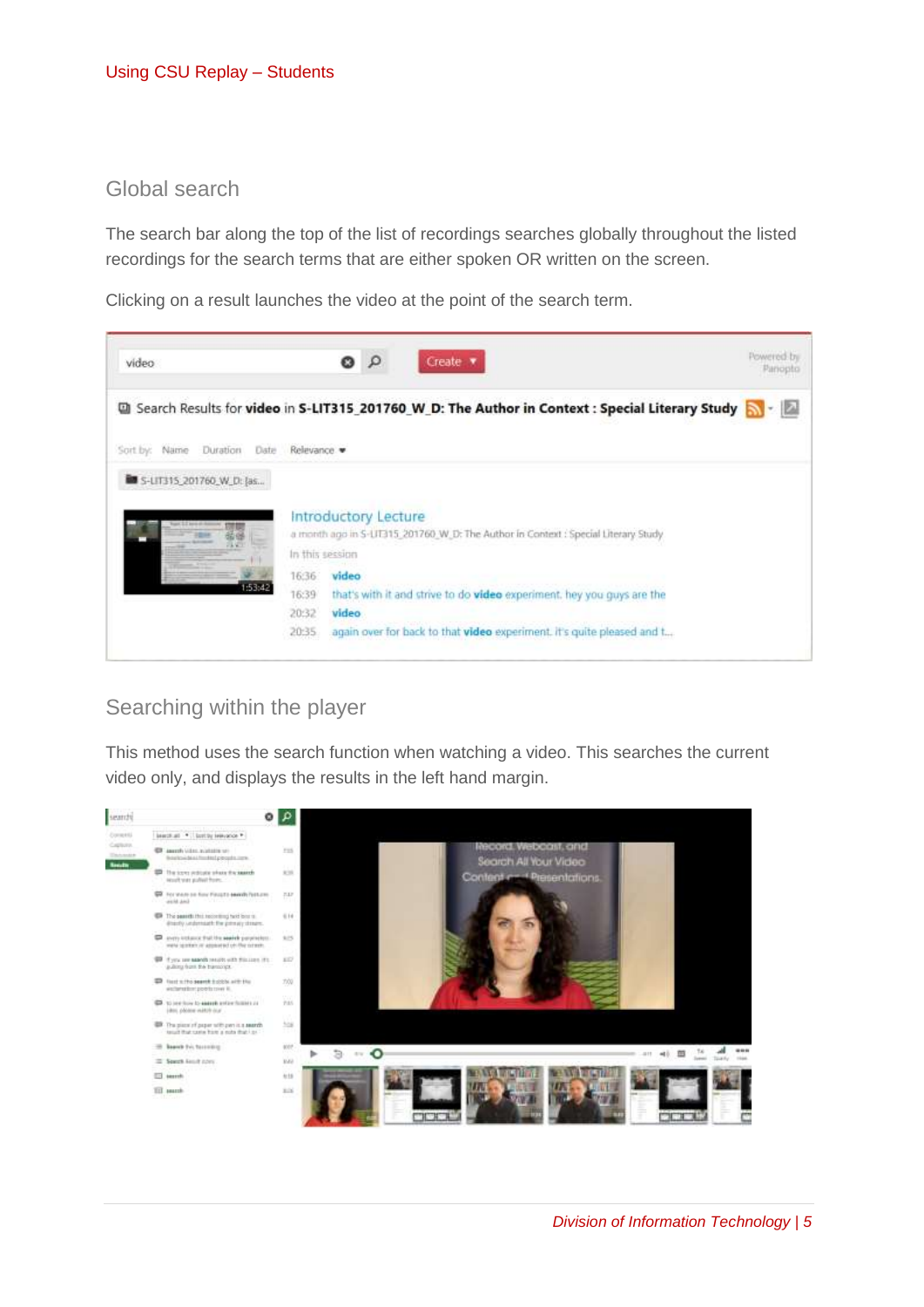### <span id="page-5-0"></span>RSS Feed icon for subscribing in iTunes

This icon allows you to add the CSU Replay subject into your iTunes program so that it may download the recordings.

You can download either a video version, or just the audio of the recording. A guide to do this is available from the student portal under [CSU Replay.](http://student.csu.edu.au/services-support/it-services/software-and-online-applications/csu-replay)

If you use a different application for your podcasts, you can use the Subscribe to RSS option to find the RSS feed URL to use in that application.

### <span id="page-5-1"></span>Pop out to the server view of CSU Replay

Using this button opens the current course directly in the CSU Replay (Panopto) site. This displays the same content as the Interact2 CSU Replay screen.

### <span id="page-5-2"></span>Current folder of content

This drop down box allows you to change the view to any CSU Replay folder you have permissions to see. You could use this to quickly change the view to another subject you are enrolled in, to see if there is any new content for that subject.

### <span id="page-5-3"></span>Sort options

You can change how the videos are displayed by clicking on the appropriate sort option:

- Name sort the recordings alphabetically
- Duration sort by length of recording
- Date sort by date of the recording

You can click the category a second time to reverse the order of the sort.

#### <span id="page-5-4"></span>**Recordings**

This is a list of all the recordings available for the subject. Click on any recording to launch it in the streaming player.

Some recordings may have closed captions enabled (as shown in the picture below). You can see if a recording has available captions by the closed caption symbol underneath the name of the recording.

#### **Introductory Lecture**

21 days ago in S-LIT315\_201760\_W\_D: The Author in Context : Special Literary Study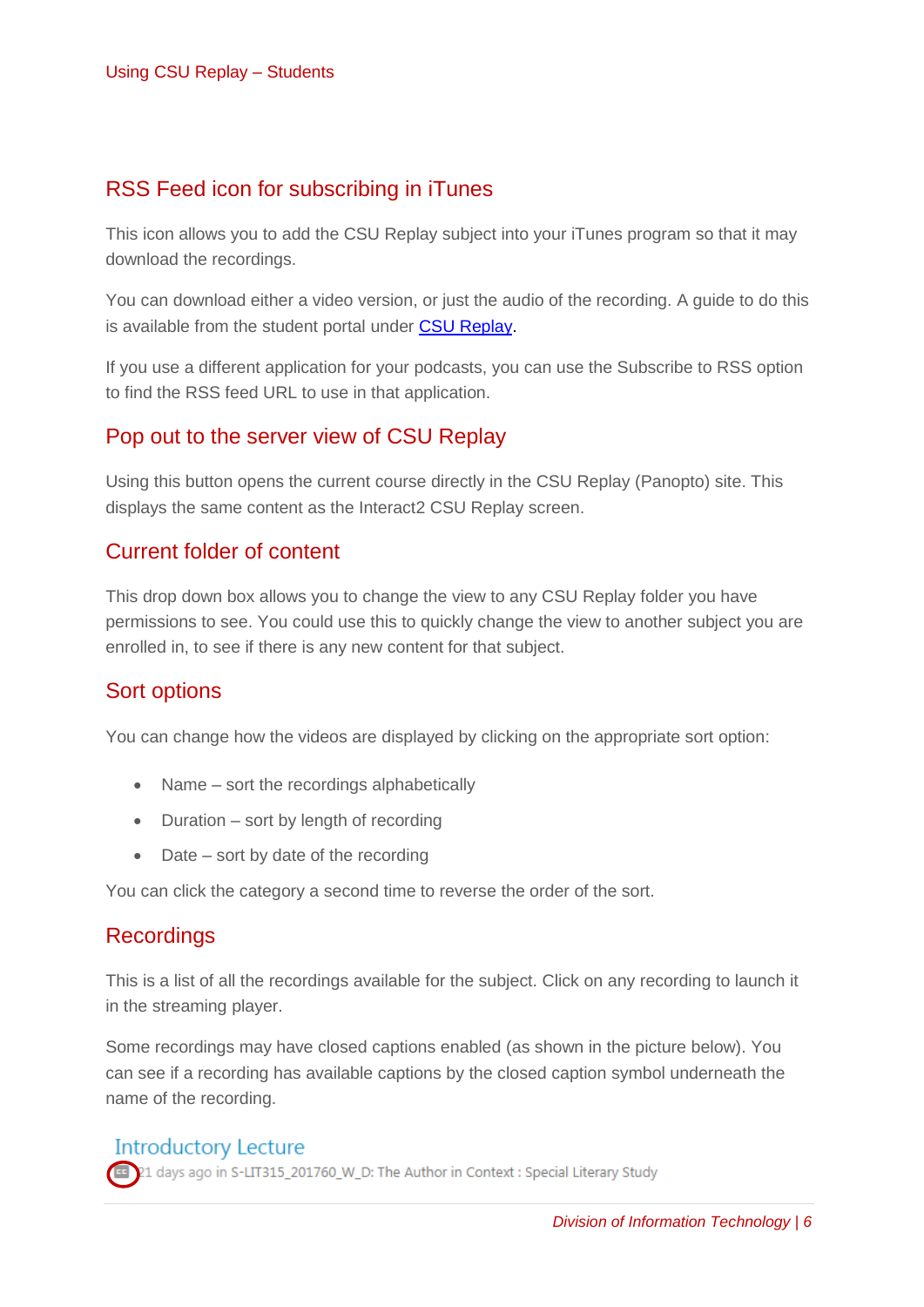## <span id="page-6-0"></span>Playing a Video

## <span id="page-6-1"></span>Streaming player

Clicking on a video will launch the streaming player in a new web browser window.



For more information refer to this [guide to the streaming player.](https://support.panopto.com/s/article/Navigate-the-Viewer)

#### <span id="page-6-2"></span>Download video

There are two ways to download the video to your computer:

- 1. Using RSS feeds see instructions below
- 2. Directly from the streaming player in the streaming player there is a download icon in the top right hand corner of the playback window that looks like a downward pointing arrow.



Click this icon to save the video to your computer.

### <span id="page-6-3"></span>Download audio

If you wish to download the audio only, please see the iTunes instructions below.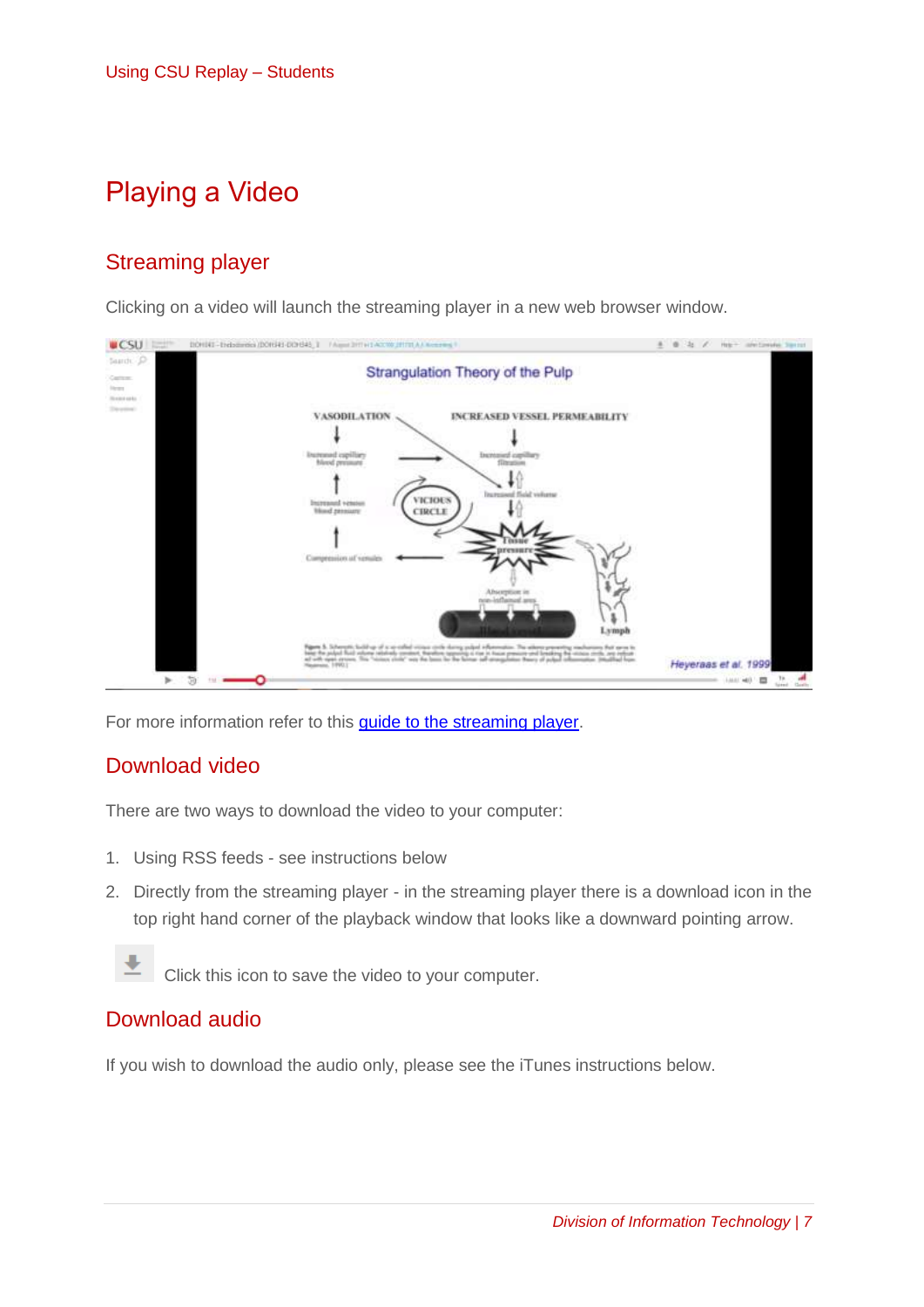## <span id="page-7-0"></span>Subscribing to a subject's recordings using RSS feeds

1. Open up the subject in Interact2 and navigate to the CSU Replay link



2. The RSS icon is in the top right hand corner of this screen



Note: When you click on this icon you will see four options:

Subscribe in iTunes Subscribe to RSS Subscribe in iTunes (audio only) Subscribe to RSS (audio only)

If you are using a computer, the simplest way to subscribe to the recording is to use the Apple iTunes application.

*Before proceeding***,** please install the iTunes application from the Apple website.

### <span id="page-7-1"></span>Apple iTunes

- a. Go to<https://www.apple.com/au/itunes/>
- b. Uncheck the options (unless you wish to be emailed)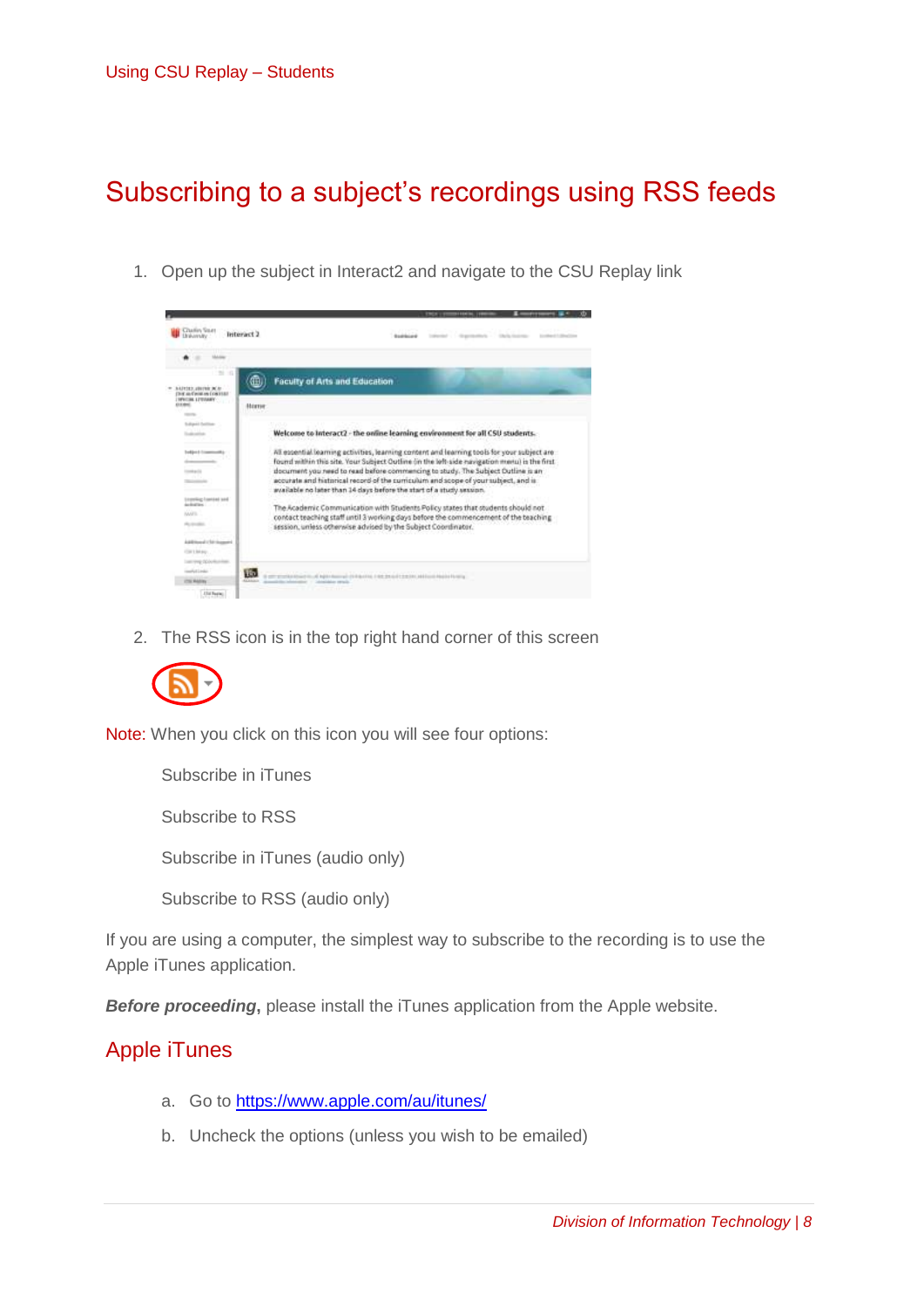- c. Click Download Now and select Save (select the appropriate location on your computer you wish to save to)
- d. Once it has finished downloading, it will appear in your Downloads folder with name – iTunes*nnn*Setup.exe
- e. Double click on the iTunes*nnn*Setup.exe file to install iTunes

Note: You will need administration rights on your **personally owned computer** to install iTunes.

3. Click either the Subscribe in iTunes or the Subscribe in iTunes (audio only), depending which content you wish to download, and your computer will prompt you to open.



Agree to this prompt and the course will automatically appear in your Podcasts section of your iTunes program. Make sure you have an iTunes account otherwise you will be unable to proceed.



4. Click on the feed icon to see all content for the course. If you wish to save a copy locally, click the cloud at end of each recording. This saves the copy in the iTunes folder of your computer (*in Windows this will be in your My Music folder and MACS your Music folder*).

If you have a different application to subscribe to Podcasts, please use the Subscribe to RSS option and follow the instructions provided by the manufacturer for the application you wish to use.

Podcasts apps are available for Android and Apple portable devices.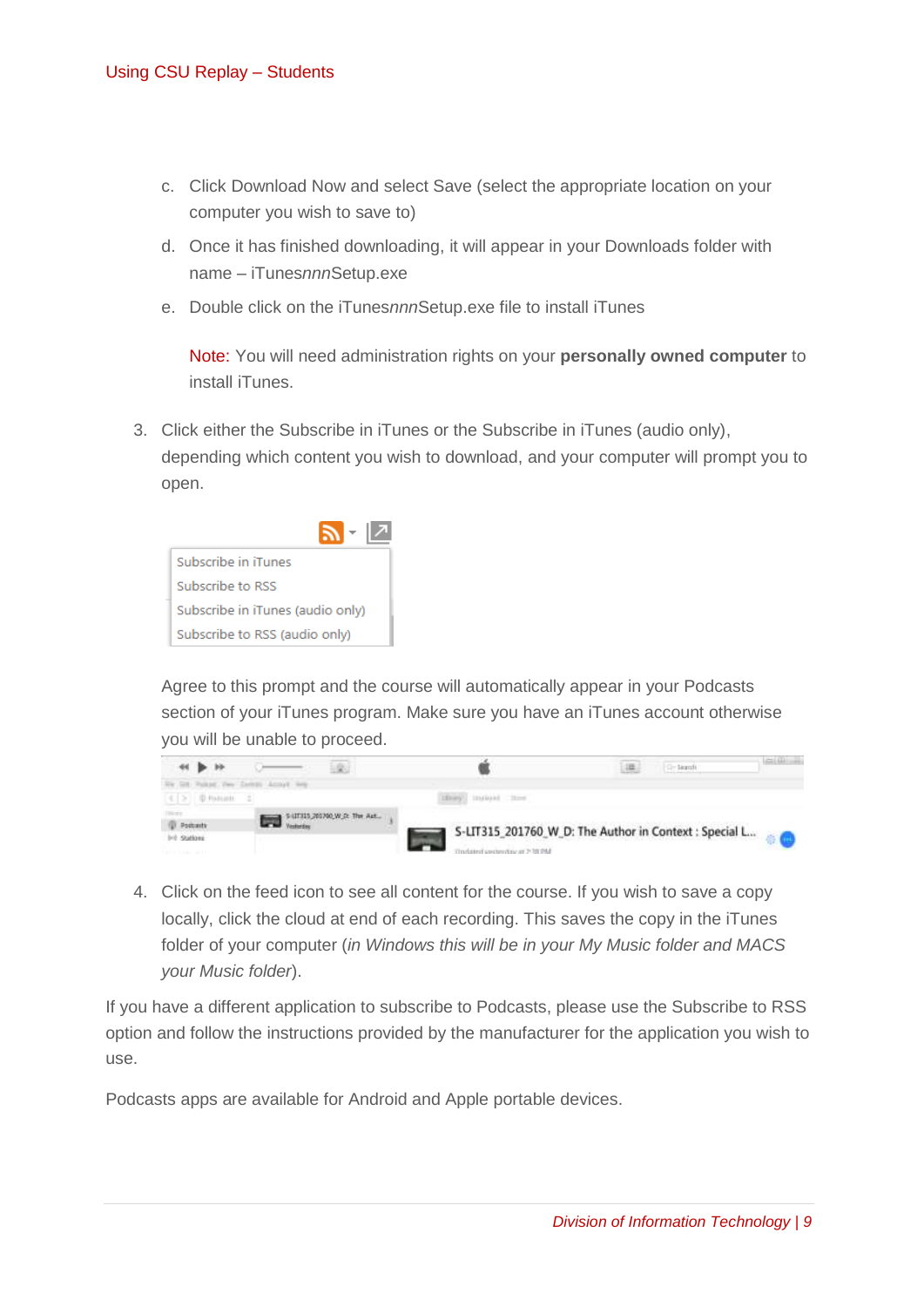### <span id="page-9-0"></span>Finding the RSS feed links in CSU Replay

Click on the RSS feed Icon. For video, select Subscribe in iTunes. For audio only, select Subscribe in iTunes (audio only).

Subscribe in iTunes Subscribe to RSS Subscribe in iTunes (audio only) Subscribe to RSS (audio only)

### <span id="page-9-1"></span>Accessing subscribed Podcasts

In iTunes, click the Podcast menu icon and then click the "My Podcasts" button. This will display your feeds in the left hand column, as well as shortcuts to recently updated and unplayed recordings.



To view a subject's full feed, select the subject in the left hand column so it displays in the My Podcasts window and click the "Feed" option. Double click to play the recording.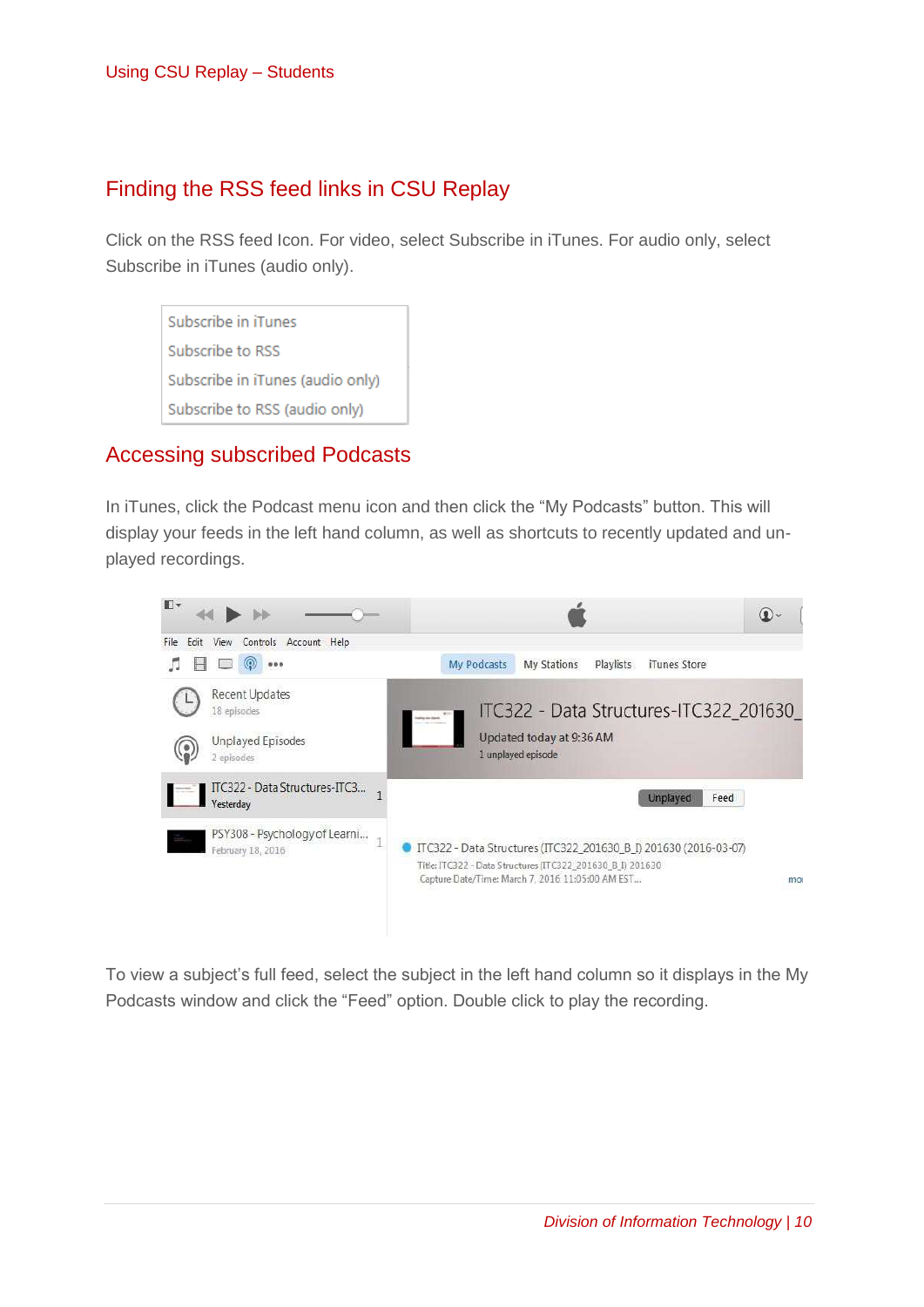## <span id="page-10-0"></span>Assignment folder and creating videos

Your subject coordinator may enable an assignment folder for you to upload recordings that you have made for the class.

As a viewer with assignment folder privileges, you may download the recorder.

Go to [Instructions for using the Panopto recorder](https://support.panopto.com/s/article/Record-a-Video) if you need assistance with this process*.*

*If you are prompted for the CSU Panopto server, the address is csu-panopto.aarnet.edu.au*

- 1. Start the Recorder:
	- a. Click the Create button in the CSU Replay page and select Record a new session.



b. If you have installed the Panopto software, click Open Panopto



2. Click on the **large arrow** button to select the folder where you wish to record. In this example, the user "Student A" was given access to "Maths 101" so they will see and be able to select the associated [assignments] folder under their choices.